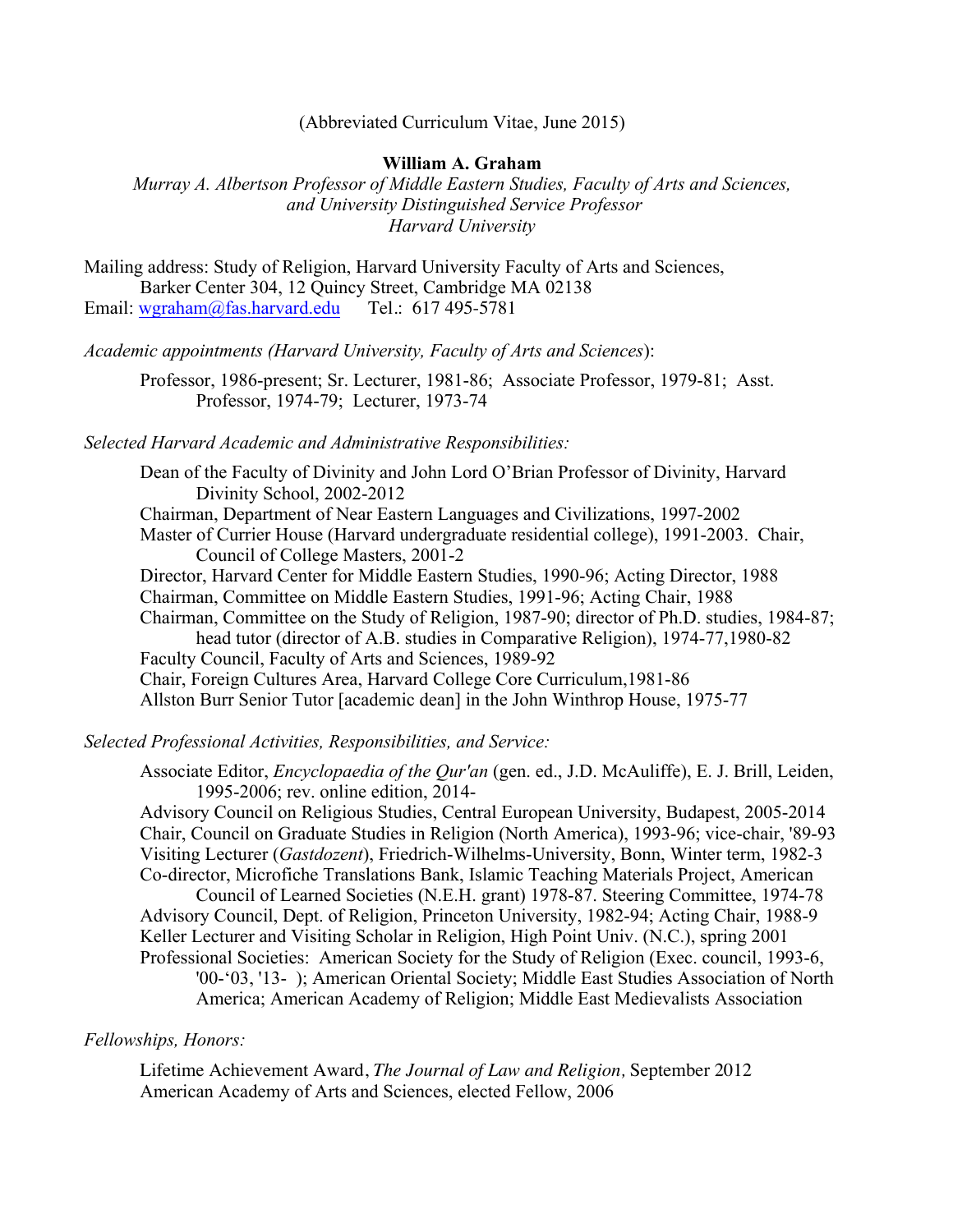Doctor of Humane Letter *Honoris Causa*, Lehigh University, 2005 Doctor of Humane Letters *Honoris Causa*, University of North Carolina (Chapel Hill), 2004 2000 IRCICA Award for Excellence in Research, quinquennial international prize for contributions to Islamic studies, the Research Centre for Islamic History, Art and Culture (IRCICA) of the Organisation of the Islamic Conference John Simon Guggenheim Memorial Fellowship, 1981-2 (postponed to 1982-83) Alexander von Humboldt Research Fellowship (Federal Republic of Germany), 1982-83 American Council of Learned Societies Prize for Best First Book in the History of Religions, 1976-1978 (awarded 1979 for *Divine Word and Prophetic Word in Early Islam* ) National Defense Foreign Language Fellowship (Arabic), 1972-73 Harvard Travelling Fellowship, 1967-68, 1971-72 Danforth Graduate Fellowship, 1966-1973 Woodrow Wilson National Fellowship, 1966-67 Selected as Marshall Scholar to the U.K., 1966 [not placed in chosen program; withdrawn] Phi Beta Kappa, University of North Carolina, 1964 John Motley Morehead Scholarship, University of North Carolina, 1961-66 UNC-Göttingen Exchange Scholar, 1964-65

### *Education:*

| Ph.D. (1973)        | Harvard University, Graduate School of Arts and Sciences, A.M.    |
|---------------------|-------------------------------------------------------------------|
| (1970)              | 1966-73: Comparative History of Religion/Islamic Studies          |
| A.B. summa cum      | University of North Carolina at Chapel Hill, 1961-4, 1965-6:      |
| <i>laude</i> (1966) | Comparative Literature (Classics, German, French)                 |
| Non-degree studies  | Universities of London (Institute for Historical Research) and    |
|                     | Tübingen (Orientalisches Seminar), 1971-72: research              |
|                     | Middle East Centre for Arabic Studies (British Foreign Office),   |
|                     | Shemlan, Lebanon, 1967-68: intensive Arabic language              |
|                     | University of Göttingen, 1964-65: German Literature (Germanistik) |

## *Publications (Books):*

- 2015 Albert M. Craig, William A. Graham, Donald Kagan, Steven Ozment, and Frank M. Turner. *The Heritage of World Civilizations.* 10th rev. ed. Pearson/Prentice Hall [1st ed., 1986]
- 2010 *Islamic and Comparative Religious Studies: Selected Writings,* Ashgate Contemporary Thinkers on Religion, gen. ed. John Hinnells. Aldershot, Hampshire, UK: Ashgate
- 2002 *Three Faiths, One God.* Co-author with Jacob Neusner and Bruce Chilton. Leiden: E.J.Brill
- 2000- Associate editor (with Claude Gilliot, Wadad Kadi, Andrew Rippin, and Jane McAuliffe,
- 2006 general editor), *Encyclopaedia of the Qur'an*. 6 vols. Leiden: E. J. Brill
- 1987, *Beyond the Written Word: Oral Aspects of Scripture in the History of Religion.* Cambridge 1993 (U.K.), New York, Melbourne, Sidney: Cambridge University Press
- 1983- *Islamfiche: Readings from Islamic Primary Sources.* Ed. William A. Graham and Marilyn
- 1987 R. Waldman Series I, II. Zug, Switzerland: Inter Documentation Company
- 1977 *Divine Word and Prophetic Word in Early Islam: A Reconsideration of the Sources, with Special Reference to the Divine Saying, or So-called "Hadîth Qudsî"*. Religion and Society, vol. 7. The Hague: Mouton and Co. (ACLS Best First Book in the History of Religions Award, 1976-78)